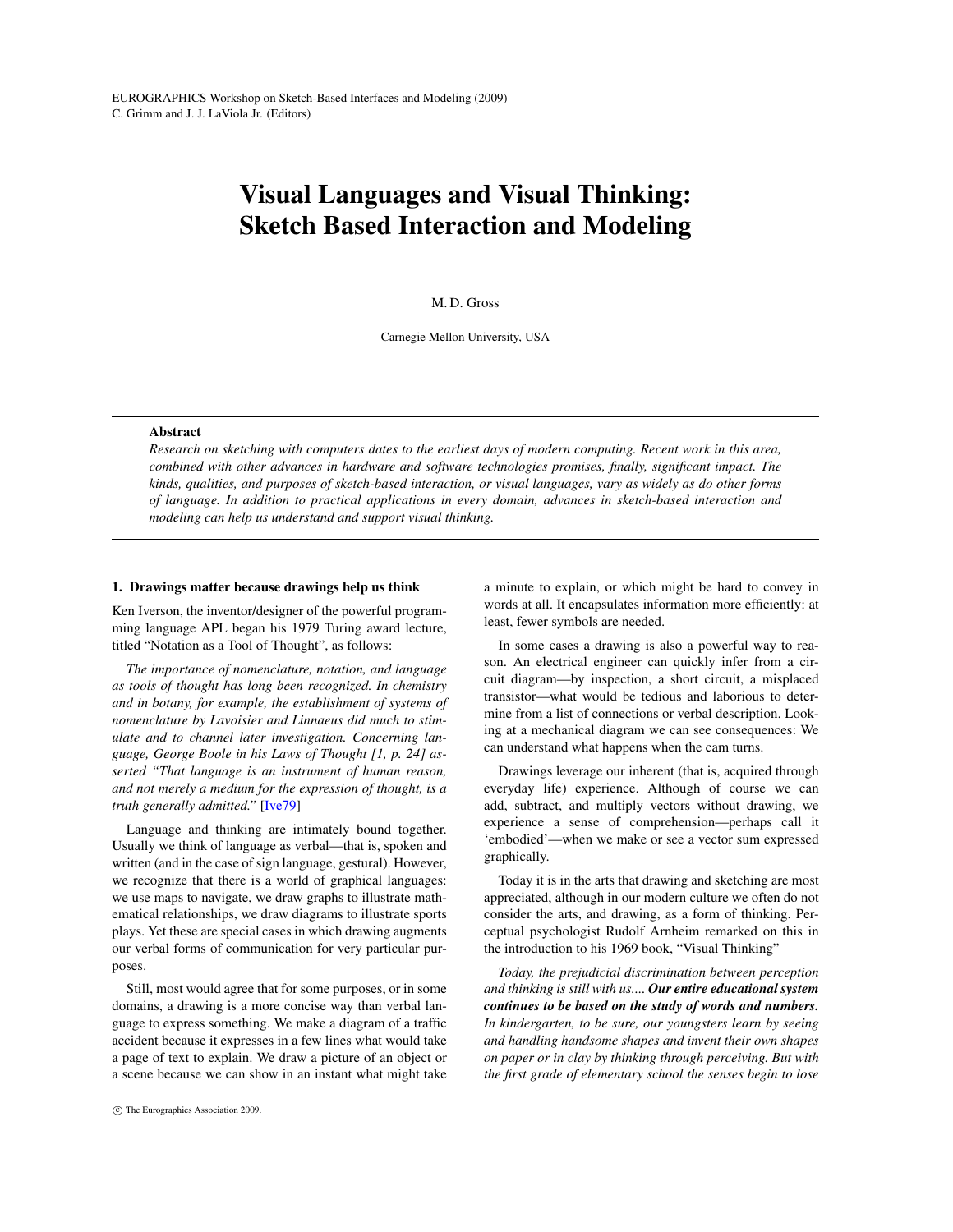*educational status.... The arts are neglected because they are based on perception, and perception is disdained because it is not assumed to involve thought. In fact, educators and administrators cannot justify giving the arts an important position in the curriculum unless they understand that the arts are the most powerful means of strengthening the perceptual component without which productive thinking is impossible in any field of endeavor. The neglect of the arts is only the most tangible symptom of the widespread unemployment of the senses. What is most needed is ... a convincing case made for visual thinking quite in general* [\[Arn69\]](#page-4-1), p.2-3 emphasis mine]

Finally, in his popular little book, "How to Solve It," mathematician George Polya gives the advice: *"Draw a figure; introduce suitable notation. Figures are not only the object of geometric problems but also an important help for all sorts of problems in which there is nothing geometric at the outset."* [\[Pol45\]](#page-4-2), p.93]

Iverson, Arnheim, and Polya (and the list could go on) all remind us to consider the work of the Sketch Based Interaction and Modeling research community as more than a mere matter of 'interface.' This work will result in enabling computers to handle our sketching and drawing, to support computer understanding of visual languages, and thereby visual forms of thinking.

# 2. Sketch based interaction comprises many communities

It has been a half century since the introduction of the light pen (1952) [\[Car09\]](#page-4-3) and the first popular digitizing tablet [\[DE64\]](#page-4-4). These hardware technologies have enabled many software projects—beginning with Sketchpad (1963) and GRAIL [\[EHS\]](#page-4-5)—that, together, we now call sketch-based interaction and modeling (SBIM). SBIM encompasses a broad range of work loosely defined by research around interactive graphics with input from a stylus. Under this rubric we find a variety of research interests and approaches.

Work on sketch based interaction and modeling takes place in a wide and somewhat disparate set of research communities. For example, work on visual thinking and diagrammatic reasoning takes place in the artificial intelligence community, and is published in the IJCAI and AAAI conferences and on occasion in the Spring and Fall symposia of the AAAI. Work on sketching for modeling takes place in the graphics communities of Eurographics and SIGGRAPH and is published in the corresponding venues. Interaction aspects of sketching and visual programming languages are studied in the human-computer interaction community, and this work is published in the Conference on Human Factors (CHI), User Interaction and Software Tools (UIST), the Visual Languages and Human-Centric Computing (VL-HCC) and other HCI venues. Research on the cognition of drawing and sketching is published in cognitive science conferences and journals. And still other work is published in the conferences and journals of specific domains, such as mechanical engineering, graphic, architectural, and industrial design. These rather diverse communities overlap only partially, which challenges those working in the field to keep track of what has been done. A partial survey of this literature can be found in [\[JGHD08\]](#page-4-6).

With this diversity of research communities in mind we can turn to the space of kinds of drawings and kinds of systems that we include under the broad rubric of "sketching." Figures 1 and 2 below reflect an attempt to survey the spaces of drawings and systems for supporting sketch based interaction and modeling. As with any such effort to organize a discipline, the dimensions of these spaces will not neatly serve all cases, and alternative schemas are certainly possible. And the particular well-known examples in Figure 2 are intended solely to illustrate, not to define. I invite readers to locate their own work within this dimensional schema.

# 2.1. Kinds of drawings

Sketch based interaction and modeling encompasses a range of drawing types and uses—from the casual and quickly made napkin diagram to a carefully constructed drawing in which every stroke is deliberately and painstakingly shaped. Sketches include expressions in formal visual languages in which symbols and their spatial relationships are mapped explicitly to meanings as well as informal (but none-theless meaningful) representations. Purposes vary, from symbol manipulation to direct shape- and form-making. The UI designer making a UML diagram or the engineer laying out a circuit operates within a clearly and strictly limited vocabulary and grammar, and anything beyond these bounds is error. Indeed, the clear and strict limits of the language help enforce domain constraints. On the other hand, an industrial designer shaping the form of a lamp works within a more open visual language, although still the drawings may reflect domain constraints (e.g., Cheng's law-encoding diagrams [\[Che96\]](#page-4-7)). Even when, as in mechanical or architectural drawings, the visual language used to express a complete design is quite clearly defined, early sketches may be rather looser, not adhering to the formal grammar of the language used to express designs in the domain.

Figure 1 shows dimensions of the space of kinds of drawings. The vertical axis describes domains, from geometric to non-geometric. The geometric (bottom) end of the axis stands for domains in which the geometry of the sketch corresponds directly to geometry in the domain: for example, graphical user interfaces (GUIs), architecture, product design, geography, and the physical aspects of mechanical engineering. The geometry can be two-dimensional (as in a map or floor plan) or three dimensional, as in a drawing of a product or building. In these domains, although the drawing marks may represent things symbolically, the sizes and positions of the marks correspond more directly to the sizes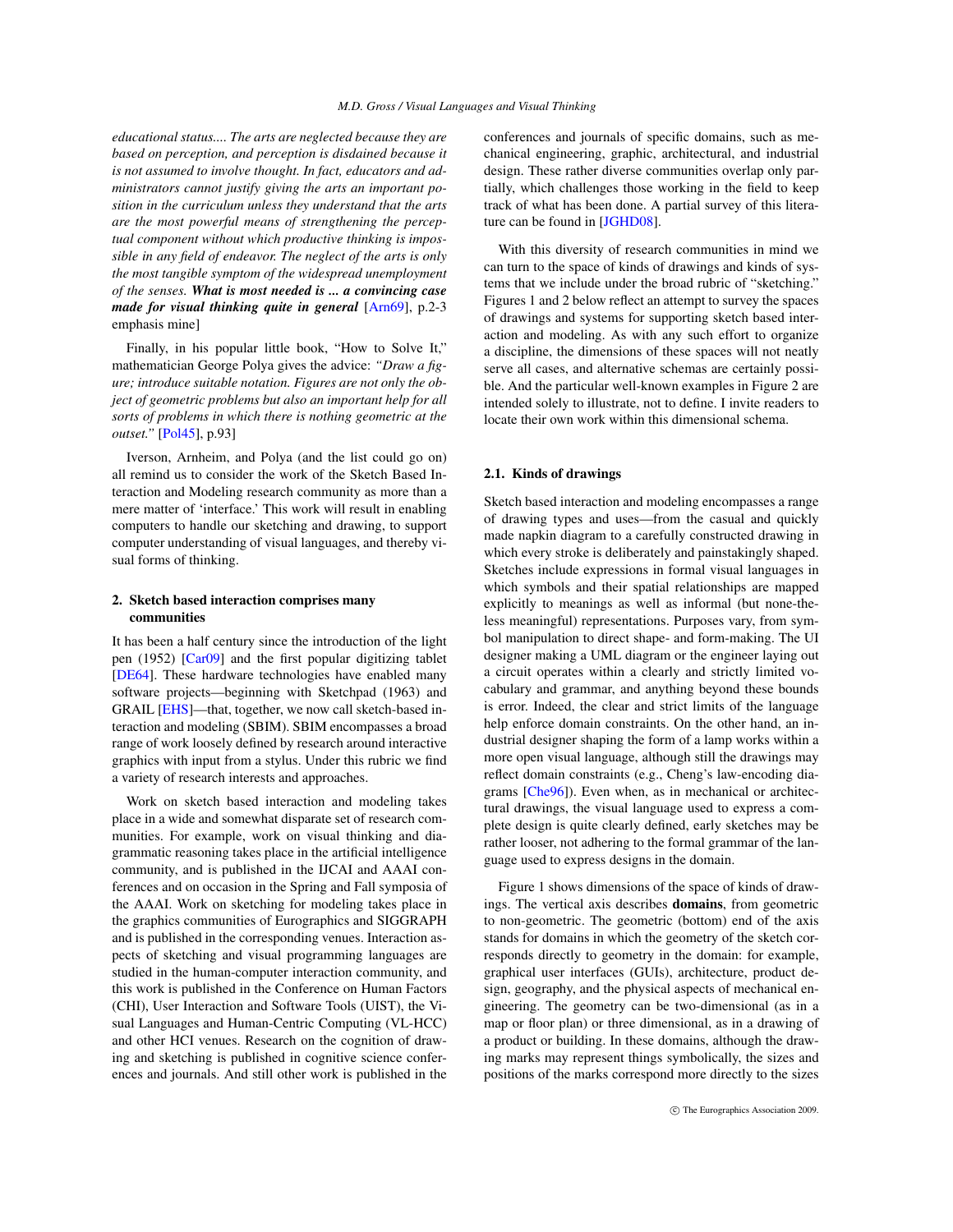

Figure 1: *Kinds of drawings.*

and positions of physical elements or features in the physical reality that is being represented.

On the non-geometric (top) end of the axis we find domains such as economics, chemistry, and electronics. Here the sizes and positions of the marks in the drawing correspond less directly or not at all to the domain elements represented. Instead, the sizes, positions, and dimensions of the drawing are (or can be) mapped to other quantities or qualities of the domain. (Figure 1 itself is an instance of this, in that the axes and the distances between points in the graph do not represent physical geometric space, but rather they represent attributes of drawings).

The horizontal axis in Figure 1 represents the different purposes that a drawing (sketch or diagram) can serve. The left end of the axis represents drawing to describe the existing state of something—a street map, a product, a scene. In these, the purpose is to accurately convey some reality. The right end of the axis represents drawing to project a possible future state, that is, to design. The purpose of these drawings is to consider possible alternatives that do not (yet) exist.

Finally, in Figure 1 the axis orthogonal to the xy (domain/purpose) plane represents the degree to which a drawing is directly denotational. At one end of this axis are drawings that are highly symbolic—there is a one-to-one correspondence between drawing marks and domain elements. We might say that these highly symbolic drawings are *diagrams*; whereas on the other end of the axes are *sketches* drawings in which the drawing marks do not directly denote domain elements in a one-to-one mapping.

#### 2.2. Kinds of systems

Figure 2 shows another set of dimensions, of sketch based interactions. The vertical descriptiveness axis represents the tasks for which pen based interaction is used. At the top of the vertical axis are systems in which pen based interaction is used to make a drawing or a three-dimensional representation, such as TEDDY [\[IMT99\]](#page-4-8), Sketch,and more [\[ML07\]](#page-4-9). (This corresponds to the 'M' in SBIM). At the bottom of the vertical axis are systems in which pen based interaction is used mainly to interact with, point, edit, or mark up a document such as CrossY [\[AG05\]](#page-4-10) (this corresponds to the 'I' in SBIM).



*pointing, editing, or marking (interaction)*

Figure 2: *Kinds of systems.*

The horizontal generality axis indicates the degree to which a system is intended or designed to support a specific domain. The right end of the axis corresponds to systems that are highly specific to a particular domain, problem, or task. The SILK system [\[LM95\]](#page-4-11), for example, was tailored for prototyping graphical user interfaces. At the other end of this axis are systems like SketchRead [\[AD04\]](#page-4-12), LADDER [\[HD06\]](#page-4-13), SATIN [\[HL06\]](#page-4-14), and InkKit! [\[PF07\]](#page-4-15) which have no specific application domains, but are intended as generalpurpose platforms for building sketch-based interactive systems. And we might put domain-agnostic systems such as Tivoli [\[MvMC98\]](#page-4-16) or ScanScribe [\[SFLM03\]](#page-4-17) in the middle — these are systems for end-users (not a toolkit, language, or platform) but they can be used to work with drawings in any domain. These systems are fairly high on the descriptiveness axis, because they all enable users to make drawings.

To be sure, many systems developed in the context of a specific domain or task (such as SILK, for prototyping user interfaces or MathPad for sketching mathematics [\[Lav05\]](#page-4-18), or architecture [\[Do02\]](#page-4-19) or SketchIT for mechanisms [\[Sta97\]](#page-4-20)) convey ideas about sketch-based interaction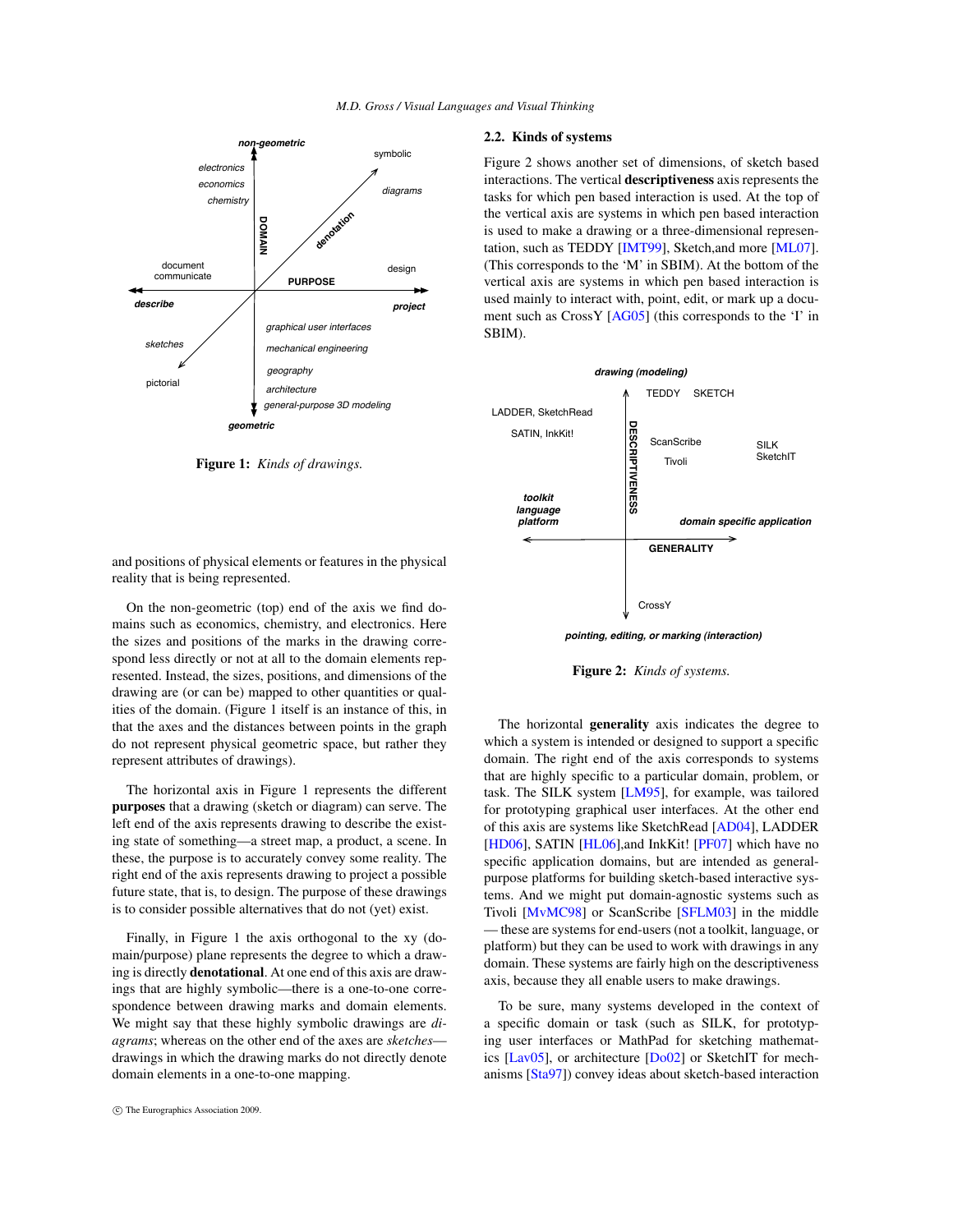and modeling that can be much more broadly applied. To some extent, it is a matter of style whether one begins on the toolkit/language/platform side of the axis and builds domain applications to test and demonstrate the effectiveness of the platform, or whether one builds a domain application that exhibits interesting new underlying system architectures.

# 3. Poised for a resurgence

Every few years, it seems, sketch-based computing enjoys a resurgence of interest. Now, again, is one of those times. Several factors point to significant advances in the near future, and more widespread adoption. First, research continues to move the field forward incrementally, following the trend of the past fifteen or twenty years. Second, new hardware seems poised to radically change the ways in which people interact with displays. And third, the wider availability of versatile and powerful libraries enable developers of sketch-based interaction to harness sketching front ends more easily and effectively to back-end applications.

In their introduction to a 2007 special issue of IEEE Computer Graphics and Applications on sketch-based interaction Igarashi and Zeleznik identify two key research directions:

*First, fundamental techniques for segmenting, recognizing, and parsing collections of ink strokes must be generalized and made more robust with better user models. Second, developers must go beyond redesign and actually reinvent their applications to leverage pen input's intrinsic capacity for rapid, direct, modeless 2D expression.* [\[IZ07\]](#page-4-21)

The larger SBIM community has long embraced the first research direction, and although much remains to be done, this work is well underway. Each year we see better and more refined techniques, informed by evaluations with users. The second research direction is more difficult because it relies on developers who may not see value in restructuring their applications to suit sketch-based interaction. Even so, here too progress is being made. Consider an application such as Crayon Physics [\[Pur07\]](#page-4-22) : basically a physics engine with a simple sketching front end. These applications have become much easier to write because nowadays quite differently even from a few years ago, a programmer can choose from a variety of physics engines with relatively easy-to-interface APIs. So more than before, a developer can concentrate on the sketching interface and rely on application libraries to provide the back-end simulation or other services.

#### 3.1. The Marking Medium Matters

Sketching, like handwriting, is strangely a quite intimate act. Artists, designers, and engineers who draw have favored drawing instruments and media. Some prefer the soft HB pencil; others prefer a sharp felt-tip marker. (My father, a theoretical physicist, was quite particular about the Lindy ball-point pens he used to fill narrow-lined yellow pads with equations.) In light of this fine sensitivity to the marking medium and instruments, the physical media for computationally supported sketching has been impoverished: it is surprising that we have come as far as we have using light pens, digitizing tablets, and more recently, optically encoded paper.

At least as limiting have been the display technologies, especially when sensing and display are co-located. The still relatively low resolution of digitizing displays (compared with paper and physical ink) has been a discouraging obstacle. Even 'high resolution' LCD displays are far lower resolution than ink on paper. The Anoto technology addresses this, but is inherently not interactive responsive (though see [\[SGF](#page-4-23)<sup>\*09]</sup> for using a small projector to augment optically encoded paper to provide interactivity). Small things like the screen-thickness separating the pen from the display, or the feel of a digitizing pen on a plastic surface do devalue the sketching experience. However, this may finally change. As flexible OLED displays and e-ink become more prevalent, the tactile experience of sketching on an interactive medium will be far better than before.

#### 4. Why we need Sketch-based interaction and modeling

The promise is that we will be able to use sketching, drawing, diagramming, and other forms of marking with a stylus to communicate with computer software. The challenges of parsing, recognizing, interacting through, and understanding visual languages are similar to those in the natural language and speech recognition communities. Just as spoken language "in the wild" differs from textbook grammatical language, so drawing as people do it differs from formal visual language. And there is no one visual language, but many, and they vary in complexity, formality, purpose, and refinement. Lakin's vmacs system [\[Lak87\]](#page-4-24) was among the first to attempt to cope with the variety of visual languages and the incremental refinement of sketches.

Certainly there are many practical benefits to addressing and resolving the challenges of sketch based interaction and modeling: the design, graphics, and media industries depend heavily on drawing, and being able to engage with artists and designers in their (still) preferred medium of choice is a tremendous advantage. On the other end of the spectrum, solving symbolic diagram recognition will aid scientists and engineers by providing computational support for a traditional form of visual reasoning. Notation certainly is a medium for thought.

Finally, in addition to the practical benefits, research on sketch-based interaction and modeling may shed some light on what, as Tversky asks, "do sketches say about thinking"? [\[Tve02\]](#page-4-25). Perhaps the most interesting aspect of this field of research is the hope that it will lead us, through the perhaps surprising avenue of computing, to address the dichotomy